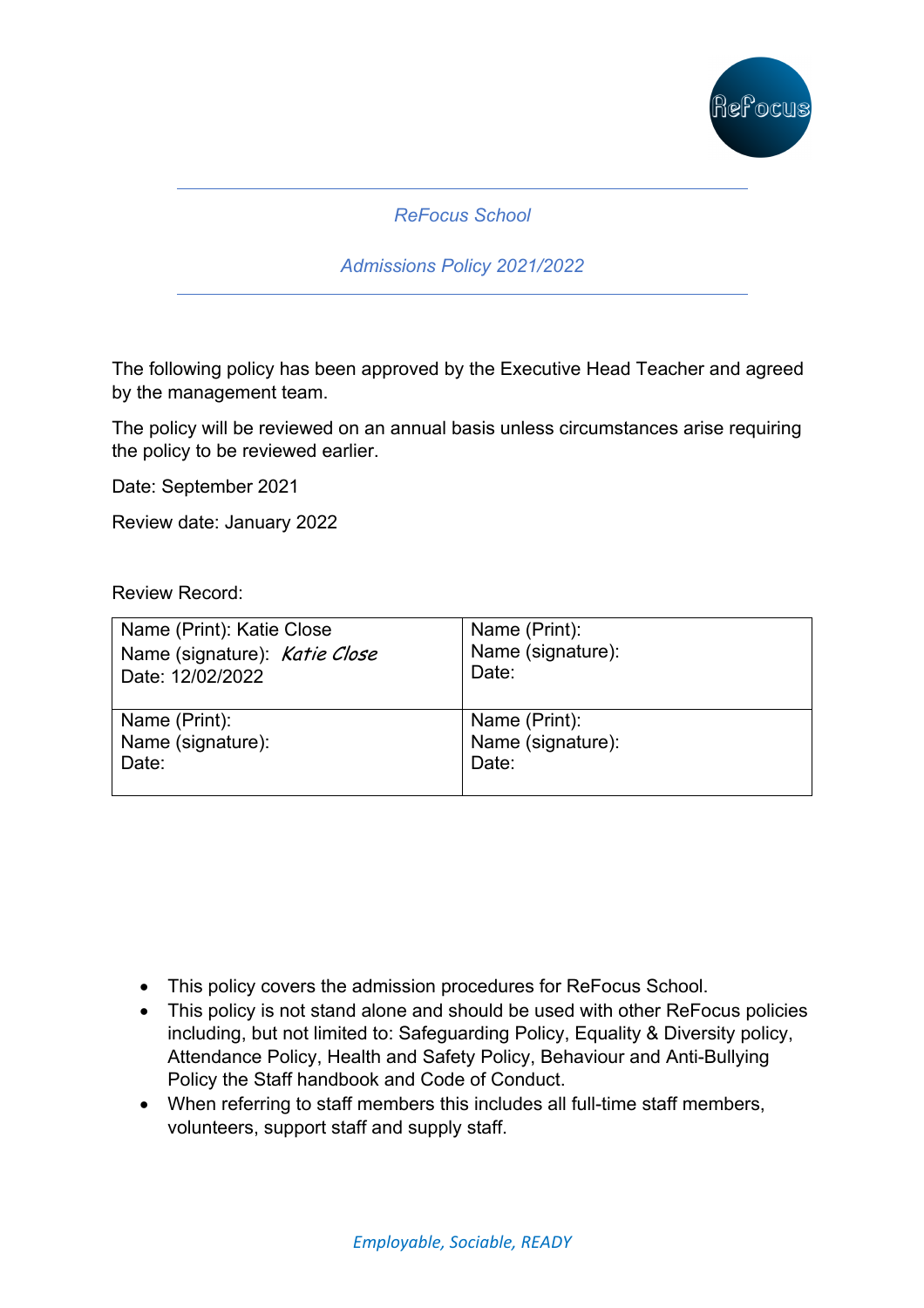

#### **1.Admissions Policy Overview**

Our school values are **Employable, Sociable, Ready.** Our values are embedded in to our whole school approach and this begins at the very beginning of a student's ReFocus journey, at the admissions meeting. These values are foundations to achievement, strong peer relationships, social skills, a good work ethic and a safe lifestyle. This ethos is explained at the admissions meeting and both parents and students sign to say they will adhere and work towards these values.

ReFocus School will consider referrals from a variety of sources and will not be exclusive to any one source.

There are no formal entry requirements to access our programmes and every referral is considered on an individual basis.

ReFocus School will consider each referral on a case-by-case basis. A placement will be offered if it is believed we can meet the student's needs.

ReFocus School will not offer a placement to a student if any staff members are subjected to any kind of unacceptable behaviour such as but not limited to, threats, verbal / physical abuse or harassment from the student or student's family prior to admission.

ReFocus School will reserve the right to terminate a student's placement that is in admission process if any staff member is subjected to continued unacceptable behaviour such as but not limited to, threats, verbal / physical abuse or harassment by the student or their immediate family members.

To meet a student's needs, ReFocus School may offer a bespoke package. This would be discussed and agreed before a start date.

If, after the admission of a student who is not on a bespoke package, it is agreed a bespoke package is required we will contact the referring agency and a meeting will be held to discuss further.

ReFocus School reserves the right to accept a student on a probationary basis to ensure it is the right setting for the student.

ReFocus will consider accepting a student on a managed move from another alternative provision.

ReFocus School will be in regular contact with referring source after admission. This will be a weekly attendance log, a half termly visit, a termly academic report and any safeguarding or behaviour concerns immediately.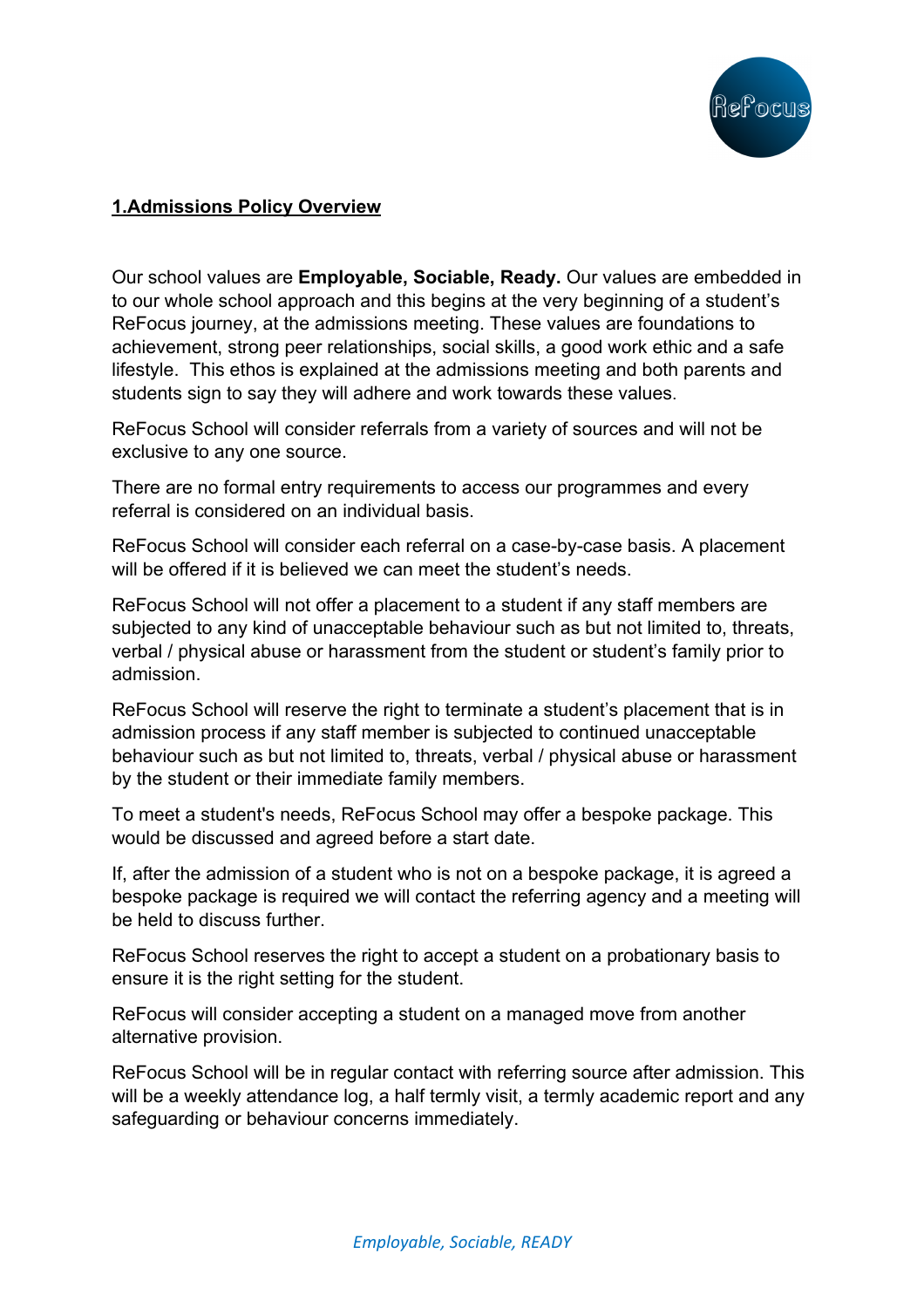

## **2. Admissions procedure**

All students aged 14 – 16 that are currently not in formal education, are at risk of being permanently excluded or cannot meet their potential in their current setting can be referred either by their current place of education or the Local Authority Education/Inclusion team.

The following documentation is required to be discussed at our two weekly admissions panel:

- Referral form
- Risk Assessment
- Copies of any relevant documentation including SEND and EHC Plan
- Details of any outside agency working with the pupil or family
- Attendance
- Attainment Including latest school report.
- Any other important documentation relevant to the student

Once this documentation is received it is discussed at panel. If it is felt we can meet the students' needs we will contact the parent and referring agency to arrange a meeting.

At the meeting we will:

- have a tour of the school site
- Expectations and procedures explained
- Admissions contract discussed and signed
- Consent forms explained and signed
- Administration of medication form completed if required
- Acceptable use of IT equipment form signed
- School values explained and agreed
- Start date agreed

The student's welfare will take priority when considering if we can successfully meet the students' needs. ReFocus School will use careful consideration and professional judgement when making this decision.

Short term, temporary placements are available. ReFocus School can act as a 6th day provision if suitable alternative placement is still being sought. The admissions process remains the same as full time applicants.

Where a student is being referred onto a block placement contract, we still expect to receive the documentation listed above prior to admission.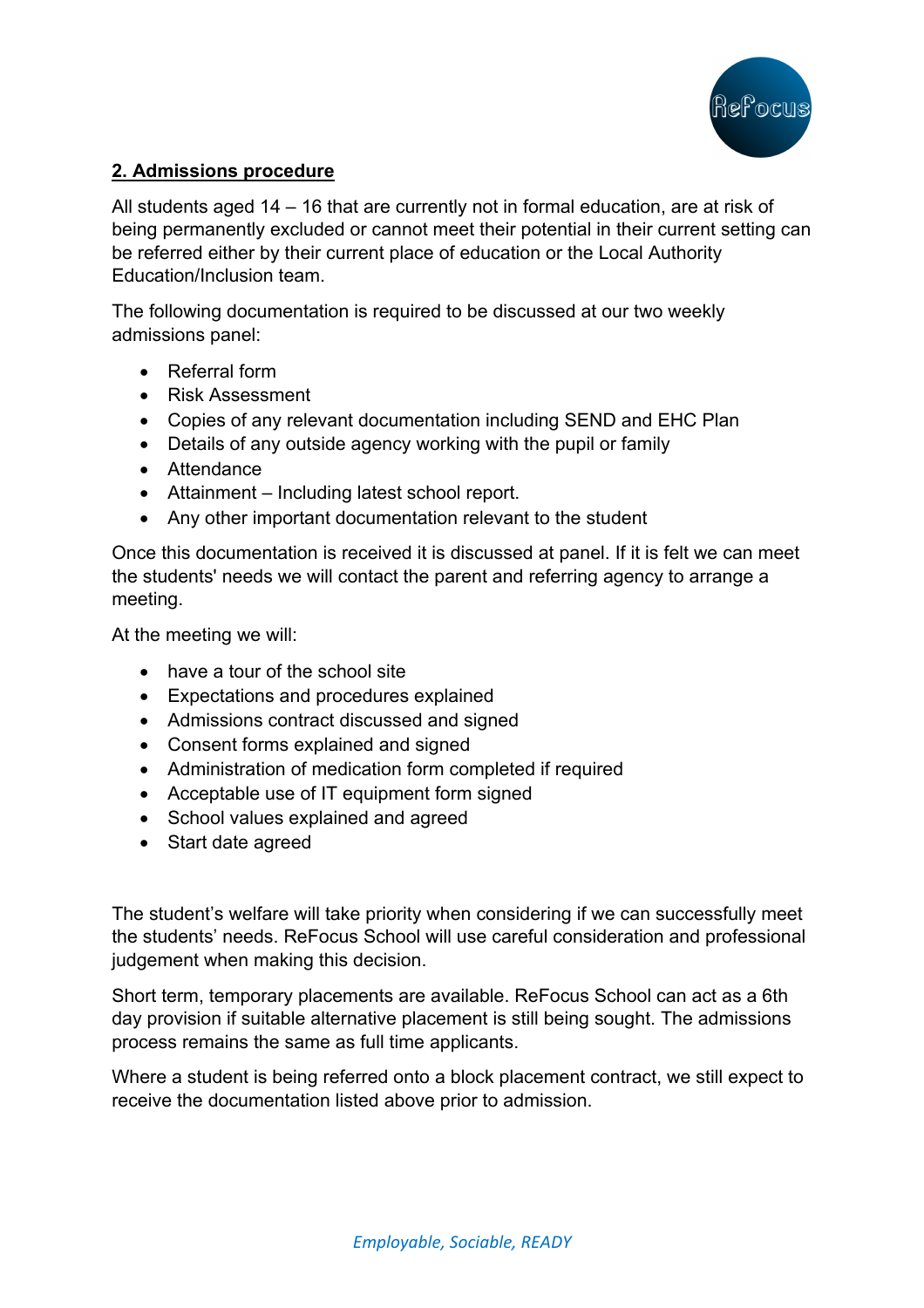

## **3. On role procedure**

Refocus has DFE status and is able to have students on role.

A student who is without a school place and requires a full-time placement can be placed on our role on the start date if agreed by all parties involved at the admissions meeting.

A student that is without a school place but requires a short-term placement will not be placed on our role automatically.

Any student who is duel registered with a main stream school can not be placed on our role until agreed to do so, that student is required to be in year 11 only and after a probationary period is completed.

Once it is agreed that a student will be placed on our role , on role paperwork must be completed – see appendix A.

### **4. Appeals**

In the event of a student being refused a placement, appeals must be made to the Executive Head Teacher in writing within 5 working days of the placement being declined. A reply will be given within 7 working days of receipt of an appeal.

#### **5. Payment and Invoicing**

Payment is broken down into packages and then broken-down by pro rata depending on the start date and the term a student is joining.

- ReFocus Package The fee remains the same for any student joining on a full-time basis between September and December (until term end in July) £16910 Dual registration
- Reset Package short term intervention, half termly The fees range between £3480 - £4560.
- Recharge package short term intervention, termly The fees range between £6400- £7315.
- Reignite Day package Set fee of £130 per day. (minimum of 6 days required)

Once the placement has been agreed, ReFocus School will raise an invoice and send it via email (prior to the student starting) to the referring agent for full prompt payment. Payment must be made no later than 30 days.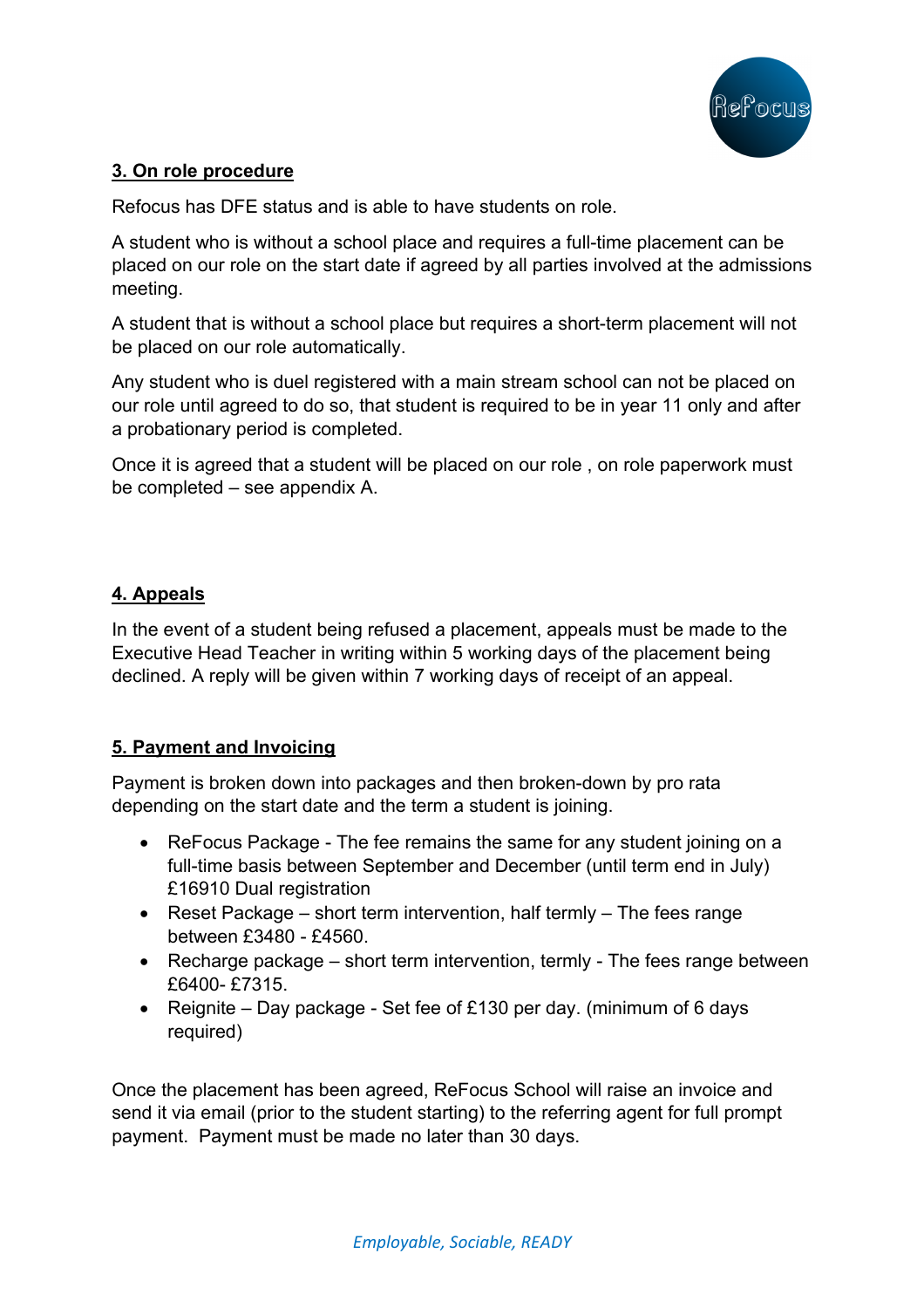

If the 30-day invoice deadline is missed a 10% late payment fee will be incurred plus a one-off administration fee of £50.

If there is any problem with payment for the student ReFocus School should be made aware as soon as possible to ensure a resolution can be found.

ReFocus School do not offer termly invoice options, full payment is required when a student is initially accepted.

If repeated reminders for payment are still unsuccessful and payment for the student still isn't received, then regrettably ReFocus School may terminate the placement.

#### Appendix A

On role contract.

To be completed by Referring School/Agency

This student will be transferred to ReFocus roll [100] (Complete agreed transfer date)

Agreed date of transfer (this must be agreed in advance and is dependent on review meetings)

Date to be transferred:

| <b>Student name:</b> | Year group: |  |
|----------------------|-------------|--|
| DOB:                 | <b>UPN</b>  |  |

| <b>Start date with ReFocus School:</b>         |  |
|------------------------------------------------|--|
| Planned end date of placement (if applicable): |  |
| <b>Transport arrangements:</b>                 |  |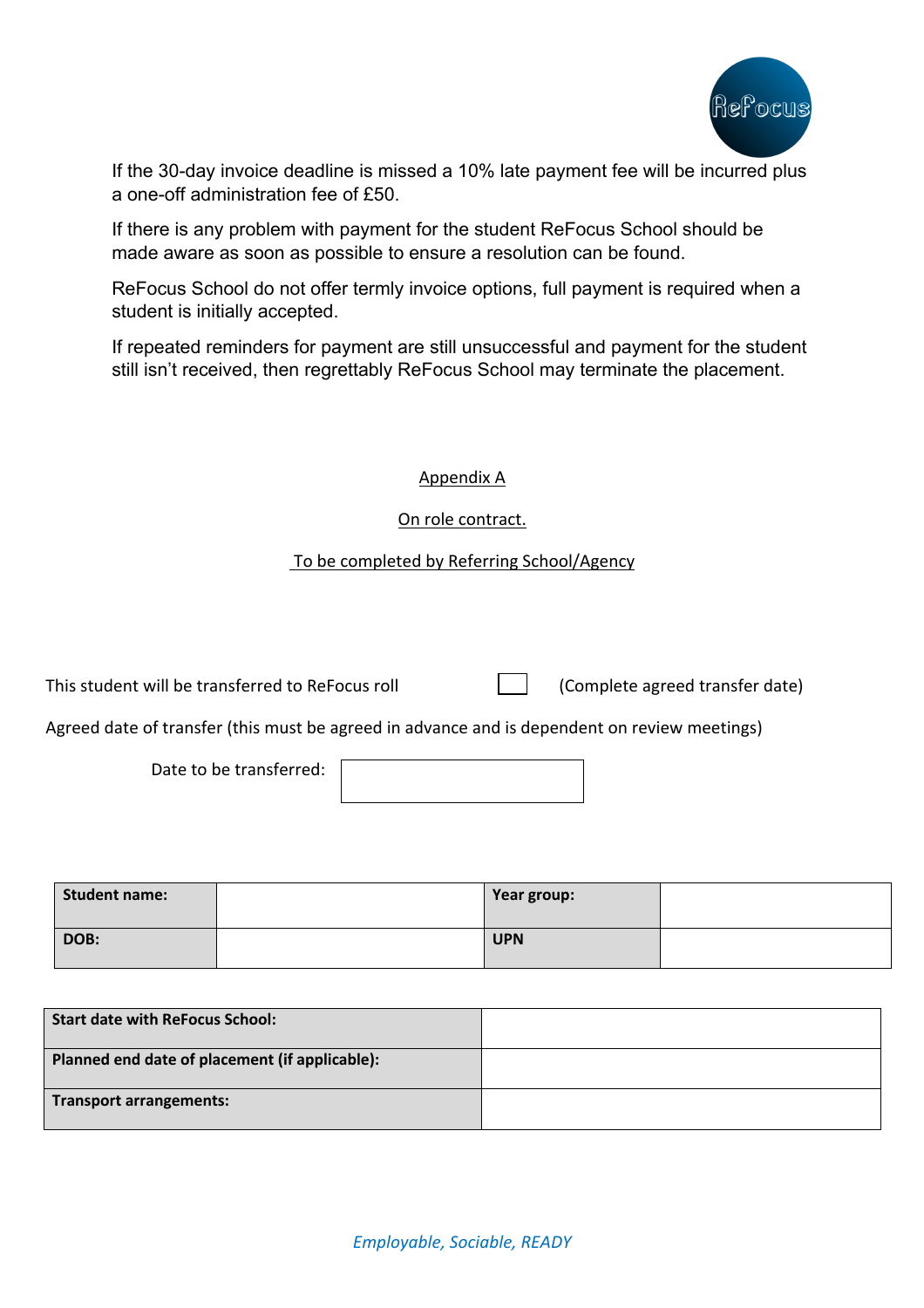

| Name of finance personnel for invoicing:           |  |
|----------------------------------------------------|--|
| <b>Contact details of named Finance personnel:</b> |  |

| Name of referring agency / school: |                  |
|------------------------------------|------------------|
| Name of previous school            |                  |
| All paperwork completed:           | ReFocus to sign: |

| Terms of business<br>received: | Date: | Terms of business read<br>and agreed by: | Name: |
|--------------------------------|-------|------------------------------------------|-------|
|                                |       |                                          | Sign: |

# Financial Details

| £ |
|---|
|   |
|   |
|   |
|   |